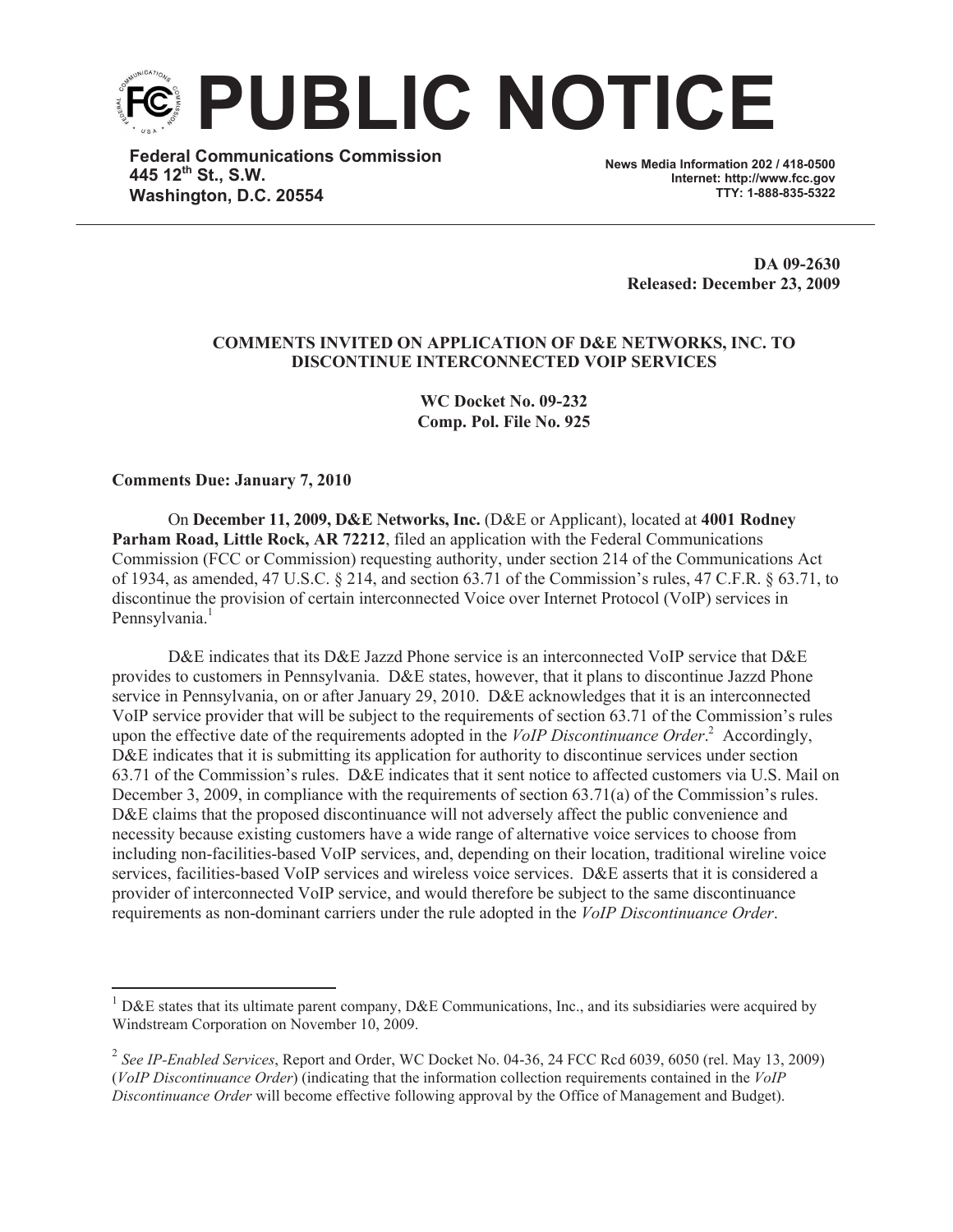In accordance with section  $63.71(c)$  of the Commission's rules, D&E's application will be deemed to be granted automatically on the 31st day after the release date of this public notice, unless the Commission notifies D&E that the grant will not be automatically effective. In its application and notice to customers, D&E indicates that it anticipates discontinuing service on or after January 29, 2010, subject to regulatory approval. Accordingly, pursuant to section 63.71(c) and the terms of  $DAE$ 's application and notice, absent further Commission action, D&E may terminate its provision of Jazzd Phone service in Pennsylvania on or after **January 29, 2010**. The Commission normally will authorize proposed discontinuances of service unless it is shown that customers or other end users would be unable to receive service or a reasonable substitute from another carrier, or that the public convenience and necessity would be otherwise adversely affected.

This proceeding is considered a "permit but disclose" proceeding for purposes of the Commission's ex parte rules, 47 C.F.R. §§ 1.1200-1.1216. Comments objecting to this application must be filed with the Commission on or before **January 7, 2010**. Such comments should refer to **WC Docket No. 09-232 and Comp. Pol. File No. 925**. Comments should include specific information about the impact of this proposed discontinuance on the commenter, including any inability to acquire reasonable substitute service. Comments may be filed using the Commission's Electronic Comment Filing System (ECFS) or by filing paper copies. *See Electronic Filing of Documents in Rulemaking Proceedings*, 63 FR 24121 (1998). Comments filed through the ECFS can be sent as an electronic file via the Internet to http://www.fcc.gov/cgb/ecfs/. Filers should follow the instructions provided on the Web site for submitting comments. Generally, only one copy of an electronic submission must be filed. In completing the transmittal screen, filers should include their full name, U.S. Postal Service mailing address, and the applicable docket or rulemaking number. Parties may also submit an electronic comment by Internet email. To get filing instructions for e-mail comments, filers should send an e-mail to ecfs@fcc.gov, and include the following words in the body of the message, "get form." A sample form and directions will be sent in response.

Parties who choose to file by paper must send an original and four copies of the comments to the Office of the Secretary, Federal Communications Commission, 445 12th Street, S.W., Room TW-A325, Washington, D.C. 20554. Filings can be sent by hand or messenger delivery, by commercial overnight courier, or by first-class or overnight U.S. Postal Service mail. All filings must be addressed to the Commission's Secretary, Office of the Secretary, Federal Communications Commission. **The Commission's contractor will receive hand-delivered or messenger-delivered paper filings for the Commission's Secretary, at 236 Massachusetts Avenue, N.E., Suite 110, Washington, D.C. 20002 through December 25, 2009**. **However, effective December 28, 2009, the Commission's contractor will only receive hand-delivered or messenger-delivered paper filings for the Commission's Secretary at the FCC Headquarters building, located at 445 12th Street, S.W., Room TW-A325, Washington, D.C. 20554**. The filing hours at both locations are 8:00 a.m. to 7:00 p.m. All hand deliveries must be held together with rubber bands or fasteners. Any envelopes must be disposed of before entering the building. Commercial overnight mail (other than U.S. Postal Service Express Mail and Priority Mail) must be sent to 9300 East Hampton Drive, Capitol Heights, MD 20743. U.S. Postal Service first-class mail, Express, and Priority mail should be addressed to 445 12th Street, S.W., Washington, D.C. 20554.

Two copies of the comments should also be sent to the Competition Policy Division, Wireline Competition Bureau, Federal Communications Commission, 445 12th Street, S.W., Room 5-C140, Washington, D.C. 20554, Attention: Carmell Weathers. In addition, comments should be served upon the Applicant. Commenters are also requested to fax their comments to the FCC at (202) 418-1413, Attention: Carmell Weathers.